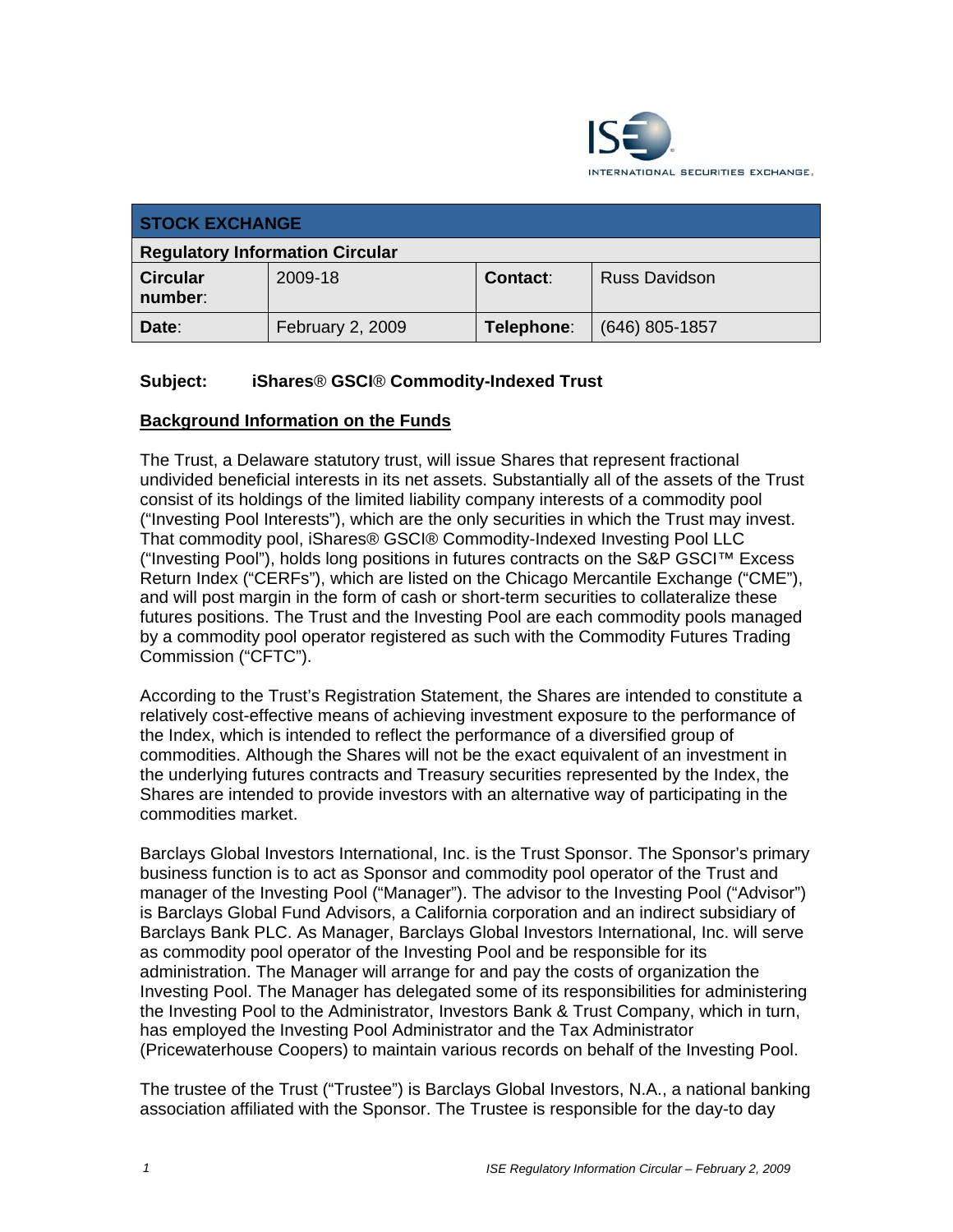administration of the Trust. Day-to-day administration includes: (i) processing orders for the creation and redemption of Baskets (as described below, with each Basket an aggregation of 50,000 Shares); (ii) coordinating with the Manager of the Investing Pool the receipt and delivery of consideration transferred to, or by, the Trust in connection with each issuance and redemption of Baskets; and (iii) calculating the net asset value of the Trust on each Business Day.

The commodity component of the Total Return Index is comprised of a group of commodities included in the S&P GSCI™ Commodity Index ("S&P GSCI™"), which is a production-weighted index of the prices of a diversified group of futures contracts on physical commodities. The Total Return Index reflects the return of the corresponding S&P GSCI<sup>™</sup> Excess Return Index ("S&P GSCI-ER"), described below, together with the return on specified U.S. Treasury securities that are deemed to have been held to collateralize a hypothetical long position in the futures contracts comprising the corresponding index.

The S&P GSCI™ Excess Return Index is calculated based on the same commodities as those in the Total Return Index and S&P GSCI™ Index and reflects the returns that are potentially available through a rolling uncollateralized investment in the contracts comprising the S&P GSCI™ Index. The S&P GSCI™ Excess Return Index does not reflect the return on U.S. Treasury securities used to collateralize positions in futures contracts comprising that index. S&P acquired the S&P GSCI (formerly known as the "Goldman Sachs Commodity Index"), the S&P GSCI™-ER and the Total Return Index from Goldman Sachs & Co., the prior Index Sponsor, effective May 2007. According to the Registration Statement, S&P has represented that it will not modify the determination methodology for the S&P GSCI™ Total Return Index from that existing on the date of transfer (May 9, 2007) for at least one year. Thereafter, there can be no assurance as to whether the methodology will be changed.

The Investing Pool will be managed by the Advisor, which will invest all of the Investing Pool's assets in long positions in CERFs and post margin in the form of cash or Short-Term Securities to collateralize the CERF positions. Any cash that the Investing Pool accepts as consideration from the Trust for Investing Pool Interests will be used to purchase additional CERFs, in an amount that the Advisor determines will enable the Investing Pool to achieve investment results that correspond with the Index, and to collateralize the CERFs. According to the Registration Statement, the Advisor will not engage in any activities designed to obtain a profit from, or to ameliorate losses caused by, changes in value of any of the commodities represented by the GSCI or the positions or other assets held by the Investing Pool. CERFs will be listed only with approximately five-year expirations. A buyer or seller of CERFs will be able to trade CERFs on the market maintained by the CME and will consequently be able to liquidate its position at any time, subject to the existence of a liquid market. If a part to a CERF wishes to hold its position to expiration, however, it will be necessary to maintain the position for up to five years. According to the Registration Statement, as a CERF nears expiration, it is anticipated, but there can be no assurance, that the CME will list an additional CERF with an approximately five-year expiration.

Creation and redemption of interests in the Trust, and the corresponding creation and redemption of interests in the Investing Pool, will generally be effected through transactions in "exchanges of futures or physicals.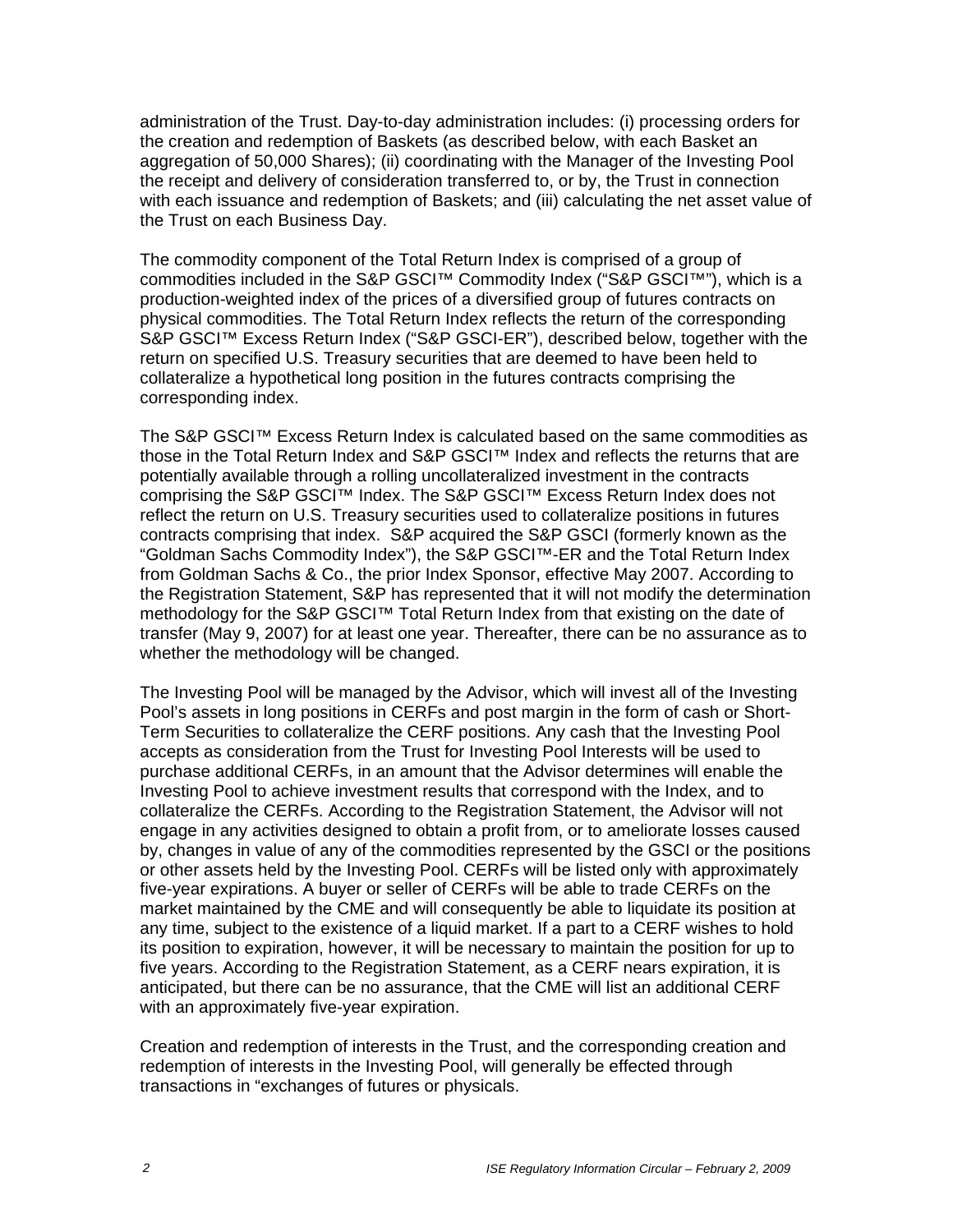On each Business Day on which the NYSE is open for regular trading, the Trustee will determine the net asset value of the Trust and the NAV (normally, 4:15 p.m., New York Time).

Procedures for the creation and redemption of Shares by Authorized Participants are described in the Trust Prospectus.

The Trust website (www.ishares.com), will contain the following information: (a) the prior Business Day's NAV and the reported closing price; (b) the mid-point of the bid-ask price in relation to the NAV as of the time the NAV is calculated (the "Bid-Ask Price"); (c) calculation of the premium or discount of such price against such NAV; (d) data in chart form displaying the frequency distribution of discounts and premiums of the Bid-Ask Price against the NAV, within appropriate ranges for each of the four previous calendar quarters; (e) the prospectus; (f) the holdings of the Trust, including CERFs, cash and Treasury securities; (g) the Basket Amount, and (h) other applicable quantitative information. NYSE Arca on its website at www.nyse.com will include a hyperlink to the Trust's website. The bid-ask price of Shares is determined using the highest bid and lowest offer as of the time of calculation of the NAV.

The NAV for each Business Day on which the NYSE is open for regular trading will be distributed through major market data vendors and will be published online at http://www.ishares.com, or any successor thereto. The Trust will update the NAV as soon as practicable after each subsequent NAV is calculated. The NAV for the Fund will be calculated and disseminated daily. The NYSEArca will disseminate on a daily basis by means of CTA/CQ High Speed Lines information with respect to the Indicative Value (as discussed below), recent NAV, and Shares outstanding.

Major market data vendors will disseminate at least every 15 seconds (during the Exchange's Core Trading Session (9:30 am ET to 4:15 pm New York Time)) the S&P GSCI and Index values. In addition, major market data vendors will disseminate at least every 15 seconds (during the time that the Shares trade on the Exchange) the value of the S&P GSCI-ER, which the CERFs (held by the Investing Pool) trading on CME are designed to track. Daily settlement values for the S&P GSCI and the S&P GSCI-ER are also widely disseminated.

In order to provide updated information relating to the Trust for use by investors, professionals, and other persons, the Exchange will disseminate through the facilities of CTA an updated Indicative Value on a per Share basis as calculated by Bloomberg. The Indicative Value will be disseminated at least every 15 seconds from 9:30 a.m. to 4:15 p.m. New York Time. The Indicative Value will be calculated based on the cash and collateral in a Basket Amount divided by 50,000, adjusted to reflect the market value of the Index commodities through investments held by the Investing Pool, i.e. CERFs. The Indicative Value will not reflect price changes to the price of an underlying commodity between the close of trading of the futures contract at the relevant futures exchange and trading the Exchange from 4:00 am to 8:00 pm New York Time.

There is no regulated source of last sale information regarding physical commodities and the SEC has no jurisdiction over the trading of physical commodities or the futures contracts on which the value of the Shares is based.

#### **Risk Factors to Investing in the Shares**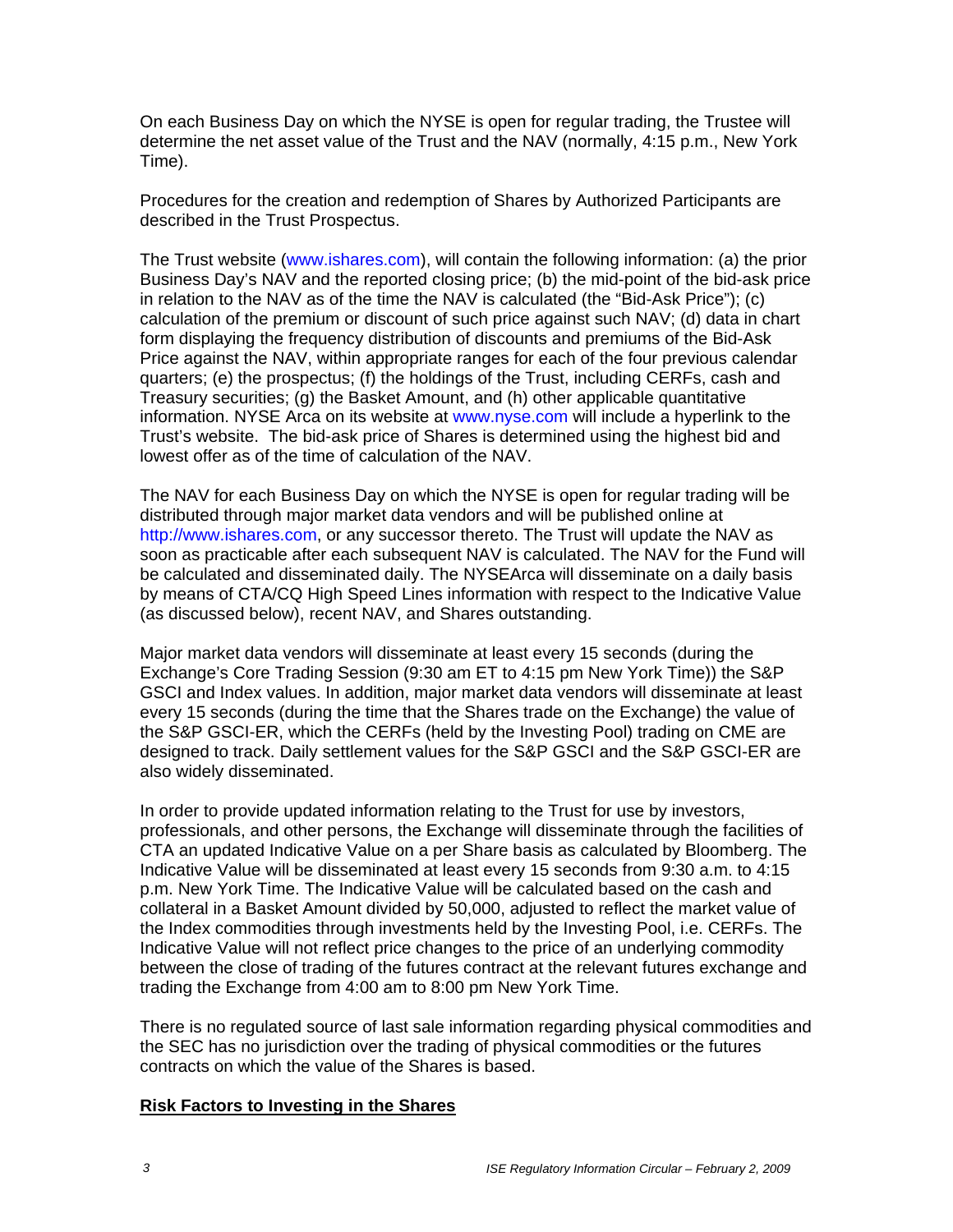As stated in the Registration Statement, an investment in the Shares is speculative and includes the following risks: carries certain risks:

- The Trust and the Investing Pool have no operating history. Therefore, there is no performance history to serve as a factor for evaluating an investment in the Shares.
- Past performance of the Index is not necessarily indicative of its future results or the performance of the Shares. You could lose all or substantially all of your investment in the Shares.
- The price of the Shares will fluctuate based on the value of the S&P GSCI-ER and the prices of the commodities underlying the S&P GSCI-ER; commodities markets have historically been extremely volatile.
- The performance of the Shares will not correlate precisely with that of the Index or the S&P GSCI-ER during particular periods or over the long term. Such difference could cause the Shares to outperform or underperform the Index.
- The Investing Pool and the Trust are subject to the fees and expenses described in this prospectus, which are payable without regard to profitability.
- There may be conflicts of interest between Shareholders and the Sponsor and its affiliates.

In addition, the following risk factors are taken from and discussed in more detail in the Registration Statement:

- The value of the Shares depends on the value of CERFs, which will fluctuate based on the prices of commodity futures contracts reflected in the GSCI-ER. These prices may be volatile, thereby creating the potential for losses regardless of the length of time the Shares are held.
- Historical performance of the Index and the S&P GSCI-ER is no guide to their future performance or to the performance of the Shares.
- Commodity futures trading may be illiquid. In addition, suspensions or disruptions of market trading in the commodities markets and related futures markets may adversely affect the value of the Shares.
- During a period when commodity prices are fairly stationary, an absence of "backwardation" in the prices of the commodities included in the S&P GSCI-ER may itself cause the price of the Shares to decrease.
- The trading of CERFs presents risks unrelated to the S&P GSCI-ER that could adversely affect the value of the Shares.
- The S&P GSCI-ER may in the future include contracts that are not traded on regulated futures exchanges and that offer different or diminished protections to investors.
- Changes in the composition and valuation of the S&P GSCI-ER may adversely affect the Shares.
- A cessation of publication of the S&P GSCI-ER could materially and adversely affect the activities of the Trust.
- The "rolling" of the Investing Pool's position in CERFs from an expiring CERF into a newly listed CERF could expose the Investing Pool to risks arising from trading activity in CERFs.
- The liquidation of CERFs could expose the Investing Pool to the effects of temporary aberrations or distortions in the market, which could adversely affect the prices at which the Investing Pool's CERF positions are liquidated.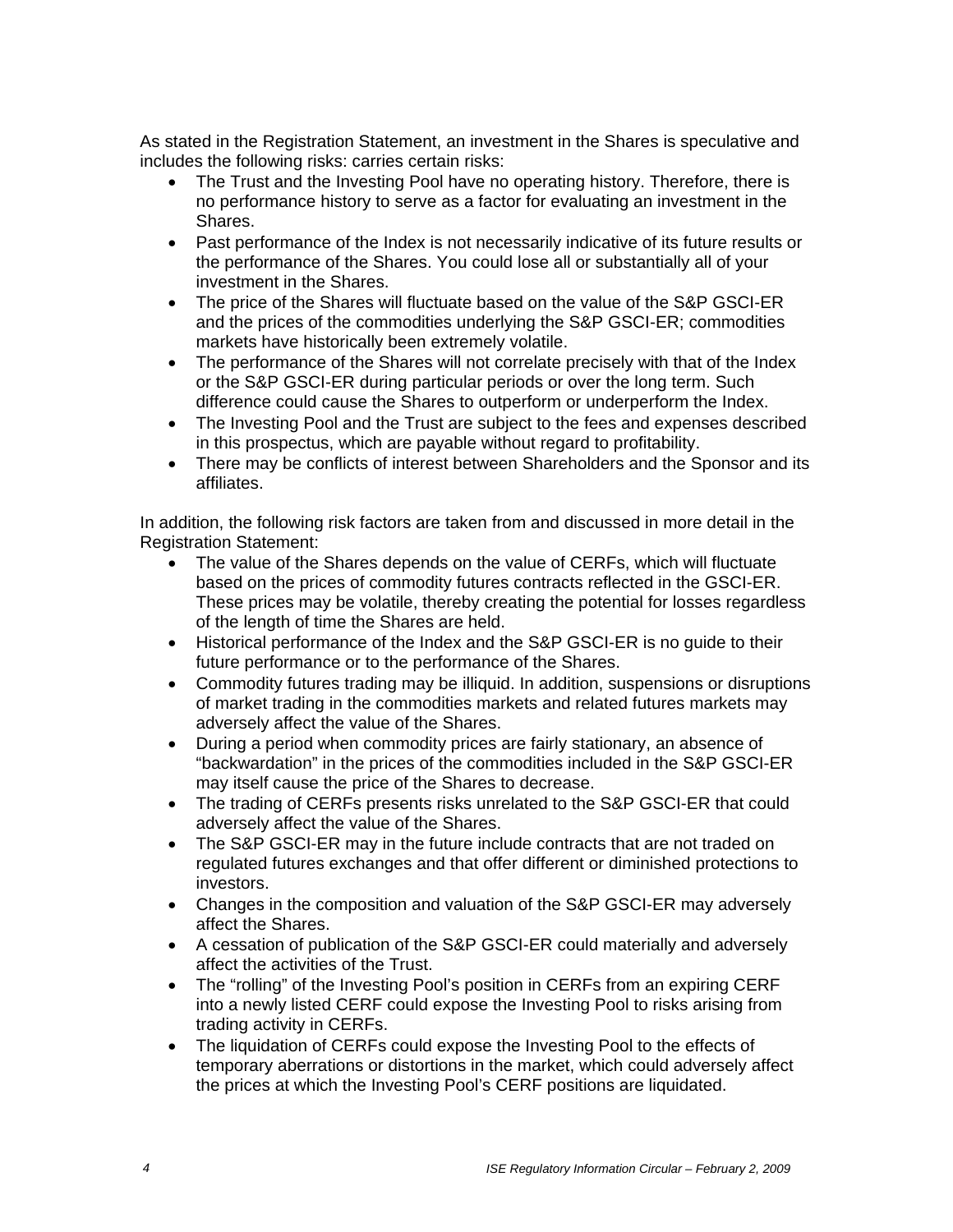- The Investing Pool's Clearing FCM could fail. Because the Investing Pool must deposit as margin an amount equal to 100% of the value of the CERFs it holds, it could be exposed to greater risk in the event of the bankruptcy of the Clearing FCM or the CME clearing house.
- Investors have no recourse to the Index Sponsor.
- The returns on the Shares will not precisely correlate with the performance of the Index.
- Because the Trust and the Investing Pool are passive investment vehicles, the value of the Shares may be adversely affected by losses that, if these vehicles had been actively managed, might have been possible to avoid.
- Fees and expenses payable by the Investing Pool are charged regardless of profitability and may result in a depletion of its assets.
- The price an investor receives upon the sale of Shares may be less than their NAV.
- The Trust is not obligated to pay periodic distributions or dividends to Shareholders.
- The Trust could be liquidated at a time when the disposition of its interests will result in losses to investors in Shares.
- The Manager has broad discretion to liquidate the Investing Pool at any time.
- Shareholders with large holdings may choose to terminate the Trust and thereby adversely affect an investment in the Shares.
- The Shares may not provide anticipated benefits of diversification from other asset classes.
- The liquidity of the Shares may be affected by the withdrawal from participation of Authorized Participants or by the suspension of issuance, transfers or redemptions of Shares by the Trustee.
- The lack of an active trading market for the Shares may result in losses on your investment at the time of disposition of Shares.
- An investor may be adversely affected by redemption orders that are subject to postponement, suspension or rejection under certain circumstances.
- Competition from other commodities-related investments could limit the market for, and reduce the liquidity of, the Shares.
- The price of the Shares could decrease if unanticipated operational or trading problems arise.
- Exchange position limits and other rules may restrict the creation of Baskets and the operation of the Investing Pool.
- Shareholders, will not have the rights normally associated with ownership of common shares and you will not have the protections normally associated with the ownership of shares in an investment company registered under the Investment Company Act.
- Competing claims over ownership of relevant intellectual property rights could adversely affect the Trust, the Investing Pool or an investment in the Shares.
- The value of the Shares will be adversely affected if the Trust is required to indemnify the Trustee or the Sponsor or if the Investing Pool is required to indemnify the Manager.
- Regulatory changes or actions may affect the Shares.
- The relationship between the Sponsor and the Trustee and the proprietary and managed trading activities of the Sponsor and its affiliates could conflict with Shareholder interests.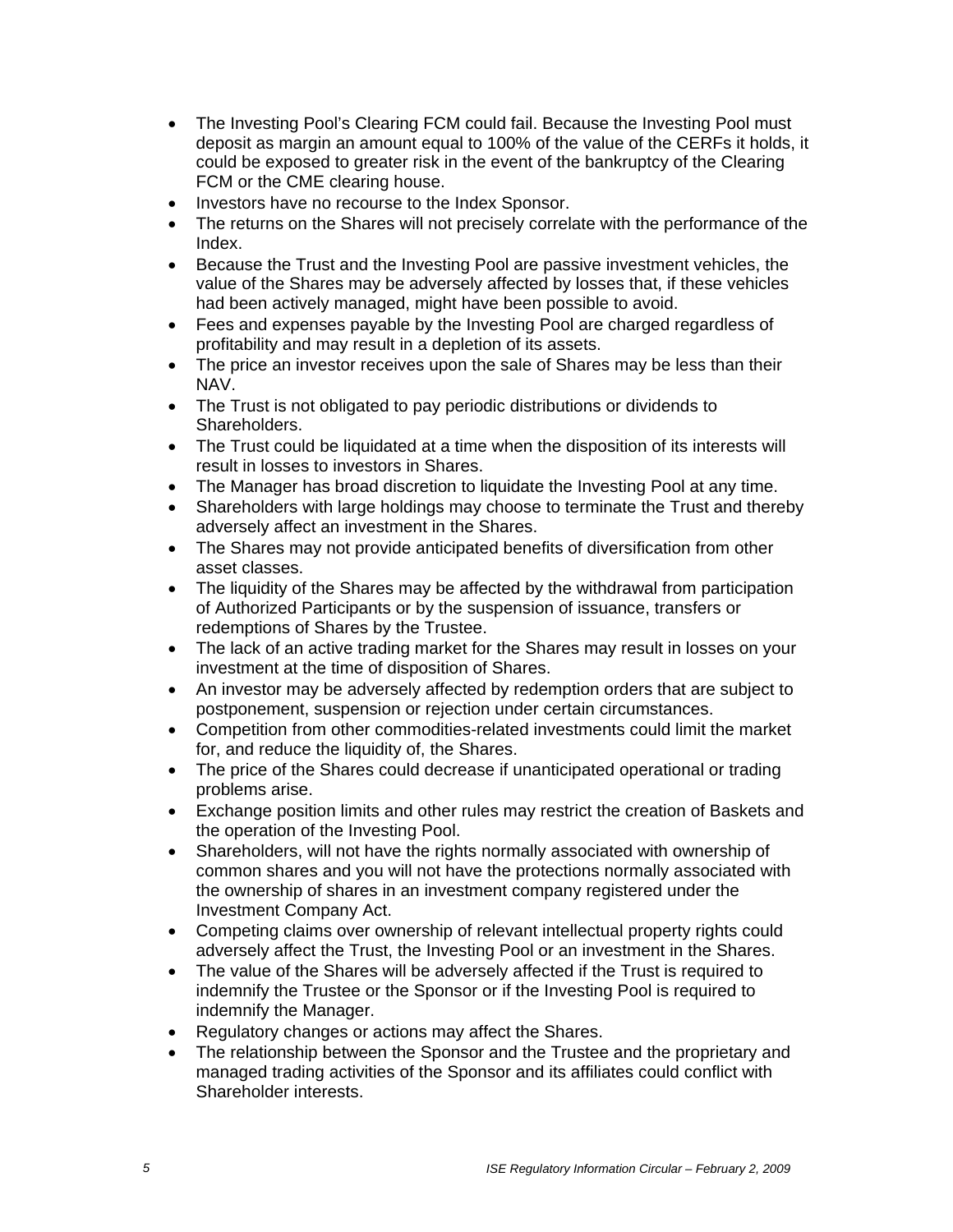- An investor's tax liability could exceed cash distributions on the Shares.
- The IRS could adjust or reallocate items of income, gain, deduction, loss and credit with respect to the Shares if the IRS does not accept the assumptions or conventions utilized by the Investing Pool.

#### **Exchange Rules Applicable to Trading in the Shares**

The Shares are considered equity securities, thus rendering trading in the Shares subject to the Exchange's existing rules governing the trading of equity securities.

#### **Trading Hours**

Trading in the shares on ISE is on a UTP basis and is subject to ISE equity trading rules. The shares will trade from 8:00 a.m. until 8:00 p.m. Eastern Time. Equity EAMs trading the shares during the Extended Market Sessions are exposed to the risk of the lack of the calculation or dissemination of underlying index value or intraday indicative value ("IIV"). For certain derivative securities products, an updated underlying index value or IIV may not be calculated or publicly disseminated in the Extended Market hours. Since the underlying index value and IIV are not calculated or widely disseminated during Extended Market hours, an investor who is unable to calculate implied values for certain derivative securities products during Extended Market hours may be at a disadvantage to market professionals.

#### **Trading Halts**

ISE will halt trading in the Shares of a Trust in accordance with ISE Rule 2101(a)(2)(iii). The grounds for a halt under this Rule include a halt by the primary market because it stops trading the Shares and/or a halt because dissemination of the IIV or applicable currency spot price has ceased, or a halt for other regulatory reasons. In addition, ISE will stop trading the Shares of a Trust if the primary market de-lists the Shares.

#### **Delivery of a Prospectus**

Pursuant to federal securities laws, investors purchasing Shares must receive a prospectus prior to or concurrently with the confirmation of a transaction. Investors purchasing Shares directly from the Fund (by delivery of the Deposit Amount) must also receive a prospectus.

Prospectuses may be obtained through the Distributor or on the Fund's website. The Prospectus does not contain all of the information set forth in the registration statement (including the exhibits to the registration statement), parts of which have been omitted in accordance with the rules and regulations of the SEC. For further information about the Fund, please refer to the Trust's registration statement.

#### **Exemptive, Interpretive and No-Action Relief Under Federal Securities Regulations**

The SEC has issued exemptive, interpretive and no-action relief from certain provisions of and rules under the Securities Exchange Act of 1934 (the "Exchange Act"), regarding trading in the Shares, which is summarized below. As this is only a summary of the relief granted by the SEC, the Exchange also advises interested members to consult the following letters for more complete information regarding the trading practices relief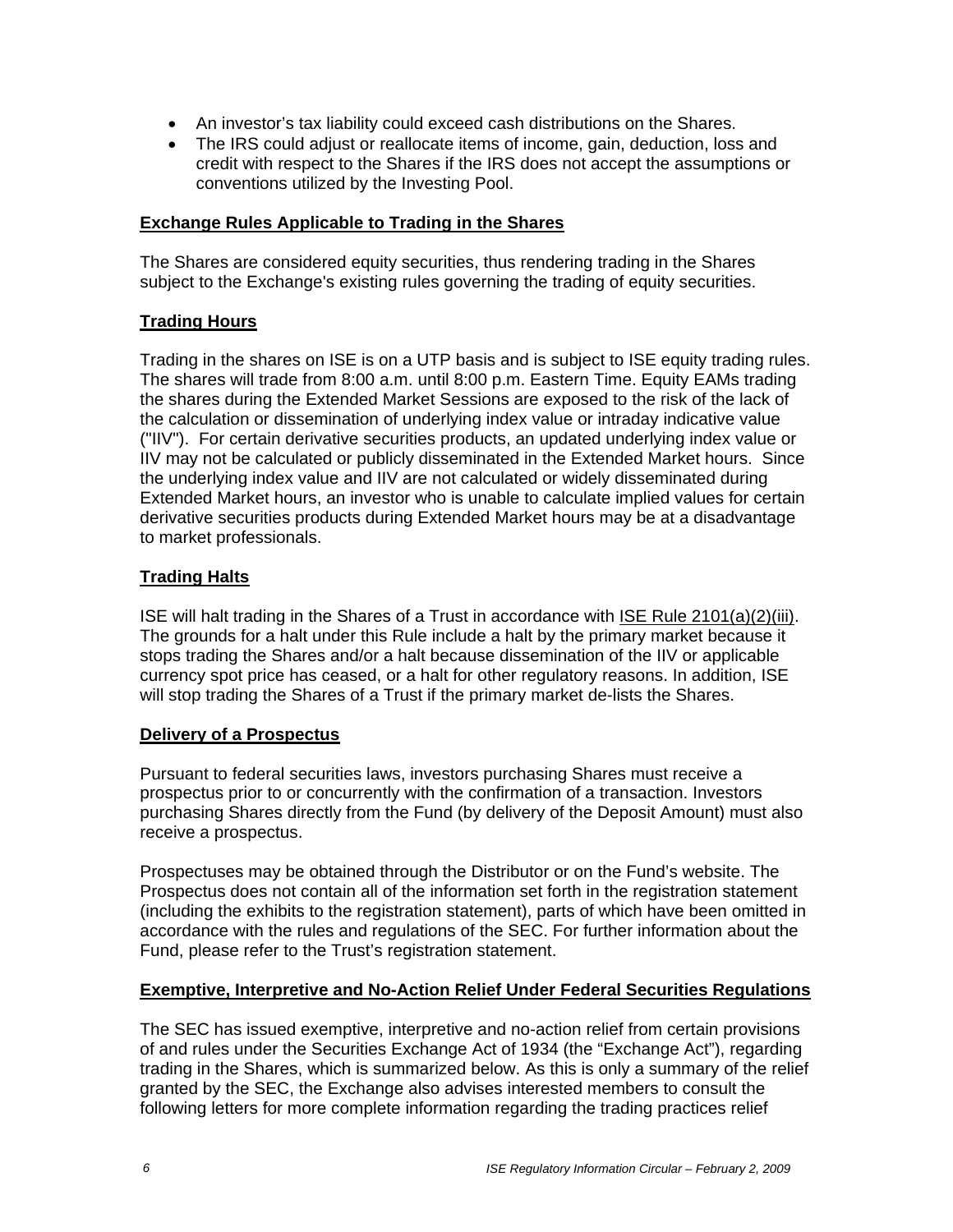granted by the SEC applicable to securities such as the Trust Shares: Letter dated January 19, 2006 from James Brigagliano, Assistant Director, Division of Market Regulation, SEC, to Michael Schmidtberger, Sidley Austin Brown & Wood (regarding Section 11(d)(1) and Rule 11d1-2), and letter dated June 21, 2006, from Racquel L. Russell, Branch Chief, Office of Trading Practices and Processing, Division of Market Regulation, SEC, to George T. Simon, Foley and Lardner (regarding Rule 10a-1, Rule 200(g) of Regulation SHO, and Rules 101 and 102 of Regulation M). In addition, the Exchange has taken an interpretive position with respect to its short sale rule.

### **Regulation M Exemptions**

Generally, Rules 101 and 102 of Regulation M is an anti-manipulation regulation that, subject to certain exemptions, prohibits any "distribution participant" and its "affiliated purchasers" from bidding for, purchasing, or attempting to induce any person to bid for or purchase, any security which is the subject of a distribution until after the applicable restricted period, except as specifically permitted in Regulation M. The provisions of the Rules apply to underwriters, prospective underwriters, brokers, dealers, and other persons who have agreed to participate or are participating in a distribution of securities, and affiliated purchasers of such persons.

The SEC has granted an exemption from paragraph (d) of Rule 101 under Regulation M to permit persons who may be deemed to be participating in a distribution of Shares to bid for or purchase Shares during their participation in such distribution. The SEC also has granted an exemption from paragraph (d) of Rule 101 under Regulation M to permit the Marketing Agent to publish certain market-related information and research on the Trust's website.

Rule 102 of Regulation M prohibits issuers, selling security holders, or any affiliated purchaser of such person from bidding for, purchasing, or attempting to induce any person to bid for or purchase a covered security during the applicable restricted period in connection with a distribution of securities effected by or on behalf of an issuer or selling security holder. Rule 100 of Regulation M defines "distribution" to mean any offering of securities that is distinguished from ordinary trading transactions by the magnitude of the offering and the presence of special selling efforts and selling methods. The SEC has granted an exemption from paragraph (e) of Rule 102 to permit the Trust and affiliated purchasers to redeem Shares during the continuous offering of the Shares.

## **Section 11(d)(1) of the Exchange Act; Exchange Act Rule 11d1-2**

Section 11(d)(1) of the Exchange Act generally prohibits a person who is both a broker and a dealer from effecting any transaction in which the broker-dealer extends credit to a customer on any security which was part of a new issue in the distribution of which he or she participated as a member of a selling syndicate or group within thirty days prior to such transaction. The SEC has taken a no-action position under Section  $11(d)(1)$  of the Exchange Act if broker-dealers (other than the Marketing Agent) that do not create or redeem Shares but engage in both proprietary and customer transactions in Shares exclusively in the secondary market extend or maintain or arrange for the extension or maintenance of credit on Shares in connection with such secondary market transactions. The SEC has also taken a no-action position under Section  $11(d)(1)$  of the Exchange Act that broker-dealers (other than the Marketing Agent) may treat Shares of the Trust, for purposes of Rule 11d1-2, as "securities issued by a registered . . . open-end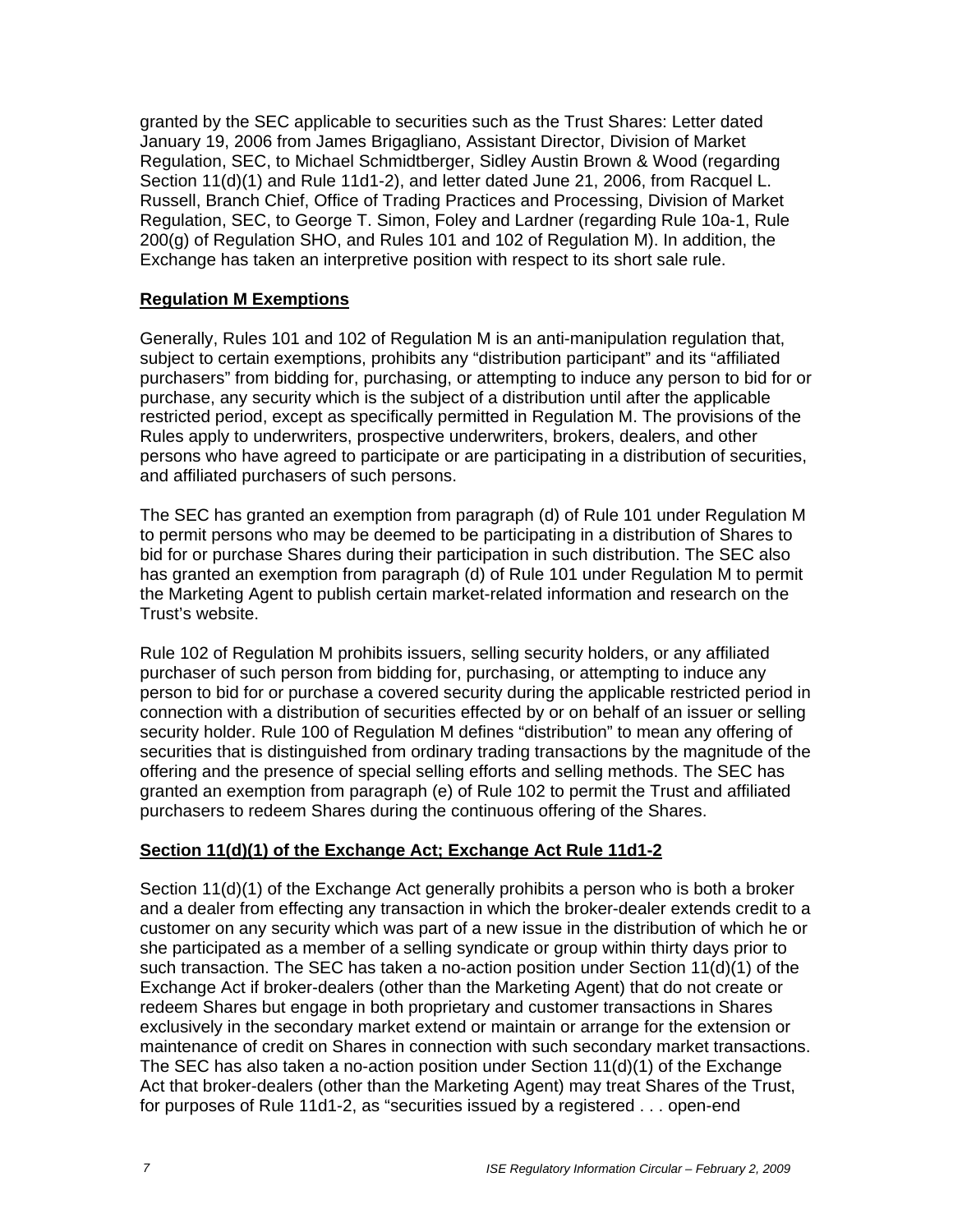investment company as defined in the Investment Company Act" and thereby, extend credit or maintain or arrange for the extension or maintenance of credit on the Shares that have been owned by the persons to whom credit is provided for more than 30 days, in reliance on the exemption contained in the rule.

**This Regulatory Information Circular is not a statutory Prospectus. Equity EAMs should consult the Trust's Registration Statement, SAI, Prospectus and the Fund's website for relevant information.**